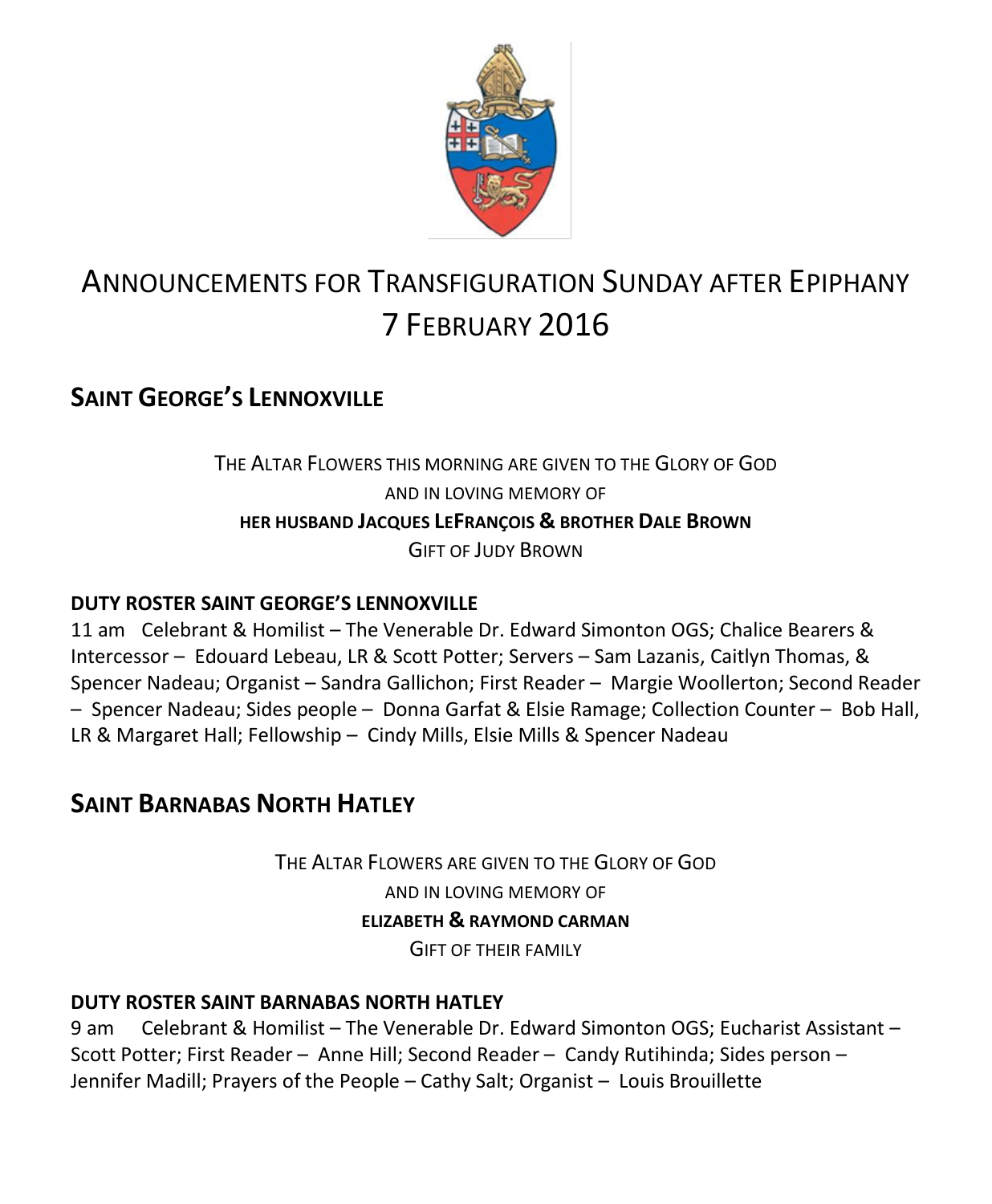## ON THIS WEEK

#### **EVENSONG SERVICE – LENNOXVILLE - TODAY AT 4 PM**

There will be a sung Evensong service at St. George's Lennoxville TODAY, Sunday, February 7 at 4 pm, followed by a wine and cheese reception. The Venerable Bruce Myers, Co-Adjutor Bishop-Elect, will be preaching. Followed by a wine and cheese reception. All welcome.

#### **SUNDAY SCHOOL – LENNOXVILLE**

There will be Sunday School February 7<sup>th</sup> and 21<sup>st</sup>

#### **SHROVE TUESDAY PANCAKE SUPPER – COATICOOK**

St Stephen's Church, Coaticook - Annual Shrove Tuesday Pancake Supper will be held on February 9th, 5 pm at the Coaticook Golf Club. Free will donation. For information please contact Lauraine Denis at 819 849 7196

#### **ASH WEDNESDAY SERVICES – FEBRUARY 10**

2 pm at St. Barnabas, North Hatley 5 pm at St. George's, Lennoxville

#### **DR. WHO SOCIETY – LENNOXVILLE**

Meets Thursdays from 7 – 10 pm in the Main Hall at St. George's Lennoxville.

#### **VALENTINE LUNCHEON – RICHMOND**

Valentine Luncheon at St Anne's, Richmond on *Saturday, February 13, 11:30 - 1:00*. Come and celebrate Valentine's Day with our annual luncheon. \$10 for adults and \$5 for children. There will be a bazaar table as well as door prizes and a raffle. We would love to see you! Please contact [lynndillabough@gmail.com](https://webmail.ubishops.ca/owa/redir.aspx?SURL=6EKhRTHO4Pt53kSq4KbOJzArWwaL-MOrqXB8mETx9o-9E0EidRfTCG0AYQBpAGwAdABvADoAbAB5AG4AbgBkAGkAbABsAGEAYgBvAHUAZwBoAEAAZwBtAGEAaQBsAC4AYwBvAG0A&URL=mailto%3alynndillabough%40gmail.com) if you have any questions.

#### **LENTEN REFLECTION – COWANSVILLE**

Adele Finney, Executive Director PWRDF will be giving a Lenten Reflection on "Edge Habitat" on Friday, Feb. 12 at 9:30 am at Trinity Church, 409 rue du Sud, Cowansville QC J2J 2X6. To register contact: Rev. Deacon Judith Ball at 450-292-3555. Cost: workshop \$10 and coffee & lunch \$10. Come and bring a friend. Everyone welcome.

|       | <b>SERVICES THIS WEEK</b> |                           |                     |  |
|-------|---------------------------|---------------------------|---------------------|--|
| TODAY | 9 AM                      | <b>HOLY EUCHARIST</b>     | <b>NORTH HATLEY</b> |  |
|       | $9:15 \text{ AM}$         | <b>BAS MORNING PRAYER</b> | <b>MAGOG</b>        |  |
|       | $11 \text{ AM}$           | <b>HOLY EUCHARIST</b>     | LENNOXVILLE         |  |
|       | 4 PM                      | EVENSONG                  | LENNOXVILLE         |  |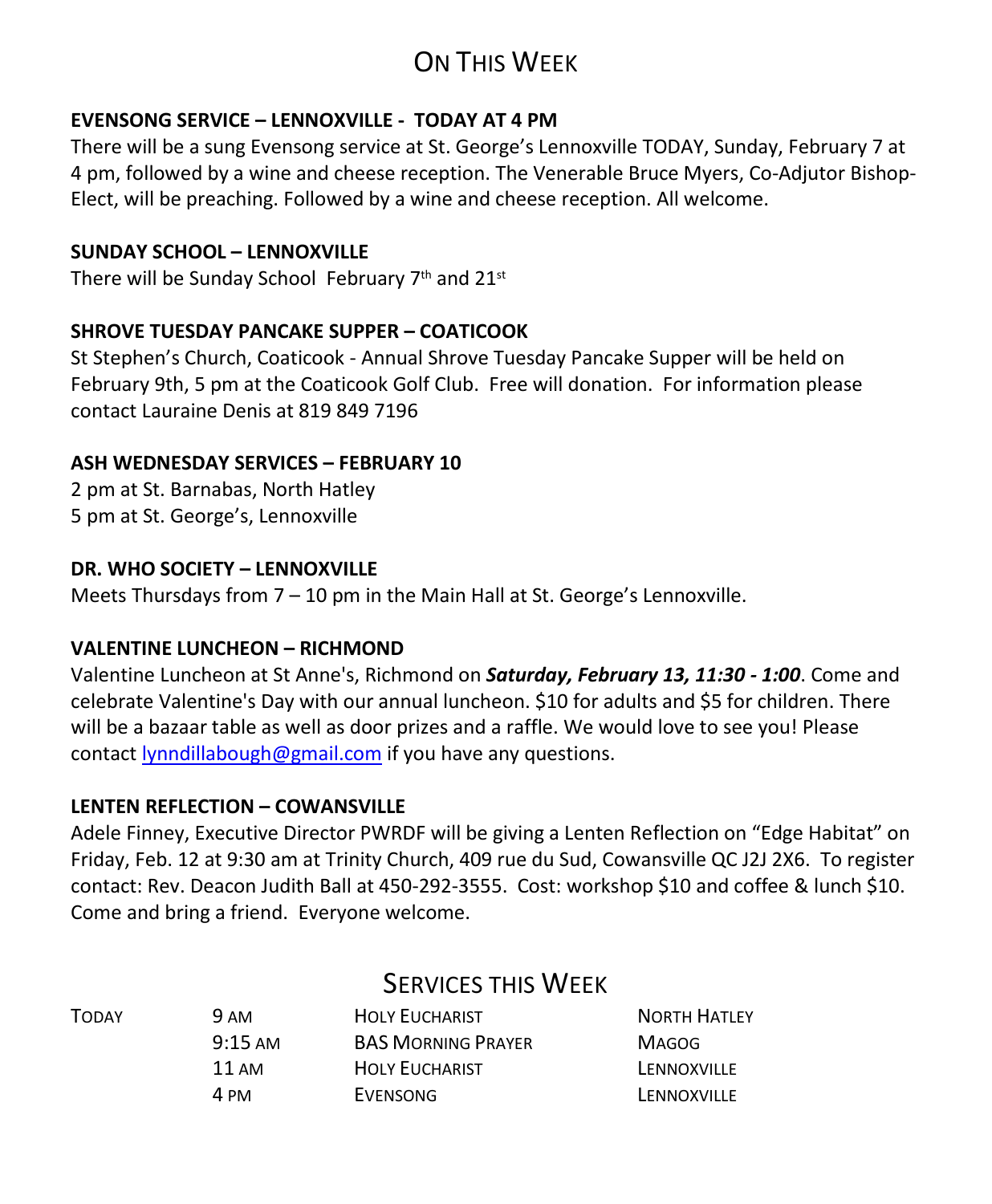| <b>9 AM</b>       | <b>BCP MATTINS</b>         | <b>NORTH HATLEY</b> |
|-------------------|----------------------------|---------------------|
| $9:00 \text{ AM}$ | <b>MORNING PRAYER</b>      | <b>AYER'S CLIFF</b> |
| $9:15 \text{ AM}$ | <b>HOLY EUCHARIST</b>      | <b>MAGOG</b>        |
| $11 \text{ AM}$   | <b>SERVICE OF THE WORD</b> | LENNOXVILLE         |
| $11 \text{ AM}$   | <b>MORNING PRAYER</b>      | <b>COATICOOK</b>    |
|                   |                            |                     |

## DEANERY MEETINGS AT ST GEORGE'S LENNOXVILLE

#### **DEANERY WORSHIP MINISTRY TEAM**

Meets Tuesday, February 9 at 10:00 – 11:00 am in the Upper Room

#### **LECTIO DIVINA**

Every Tuesday from 9 – 9:55 am in the Upper Room, St. George's Lennoxville.

## UPCOMING EVENTS

#### **The Nicene Creed: What Does the Church REALLY Believe?** – **St George's, Lennoxville** *Wednesday, February 24 – March 23, 6:00 pm*

A six weeks course on the Nicene Creed led by the Archdeacon will be held on the Wednesday Evenings in Lent. This course is particularly suitable for those of mature years considering preparation for the Sacrament of Confirmation. It is also suitable for those interested in the theology and philosophy of foundational Christian thought. Participants need not be Christians, but the course is for all those who are interested in what the Church REALLY believes as opposed to what most people THINK it believes. Conversation will take part over a Lenten soup supper.

#### **Six Week Lenten Reflection Group – St George's, Lennoxville**  *Tuesday, February 16 – March 22, 9:00 – 10:00 am*

All are welcome for an hour of quiet reflection on the lectionary readings for Lent. We will use the method of lectio divina to listen for God's Word speaking in our lives. All materials are provided and there is no need to sign up. Please just come when you can. It is cold outside, but this group is warm and welcoming. If you have any questions, please contact [lynndillabough@gmail.com](https://webmail.ubishops.ca/owa/redir.aspx?SURL=gJAaQmXdJrAJmmsLIUsCBnpsgFgooUUINemiAuOcj2MA77Qn_yfTCG0AYQBpAGwAdABvADoAbAB5AG4AbgBkAGkAbABsAGEAYgBvAHUAZwBoAEAAZwBtAGEAaQBsAC4AYwBvAG0A&URL=mailto%3alynndillabough%40gmail.com) 

### **Deanery Council meeting – St George's Church Hall, Lennoxville**

#### *Saturday, February 20, 2:00 pm*

All members of the Deanery Council are requested to attend this meeting. You are a voting member of the Council if you attended the last synod. If your congregation did not send a member to the synod, please elect a parochial member to be your representative. At this